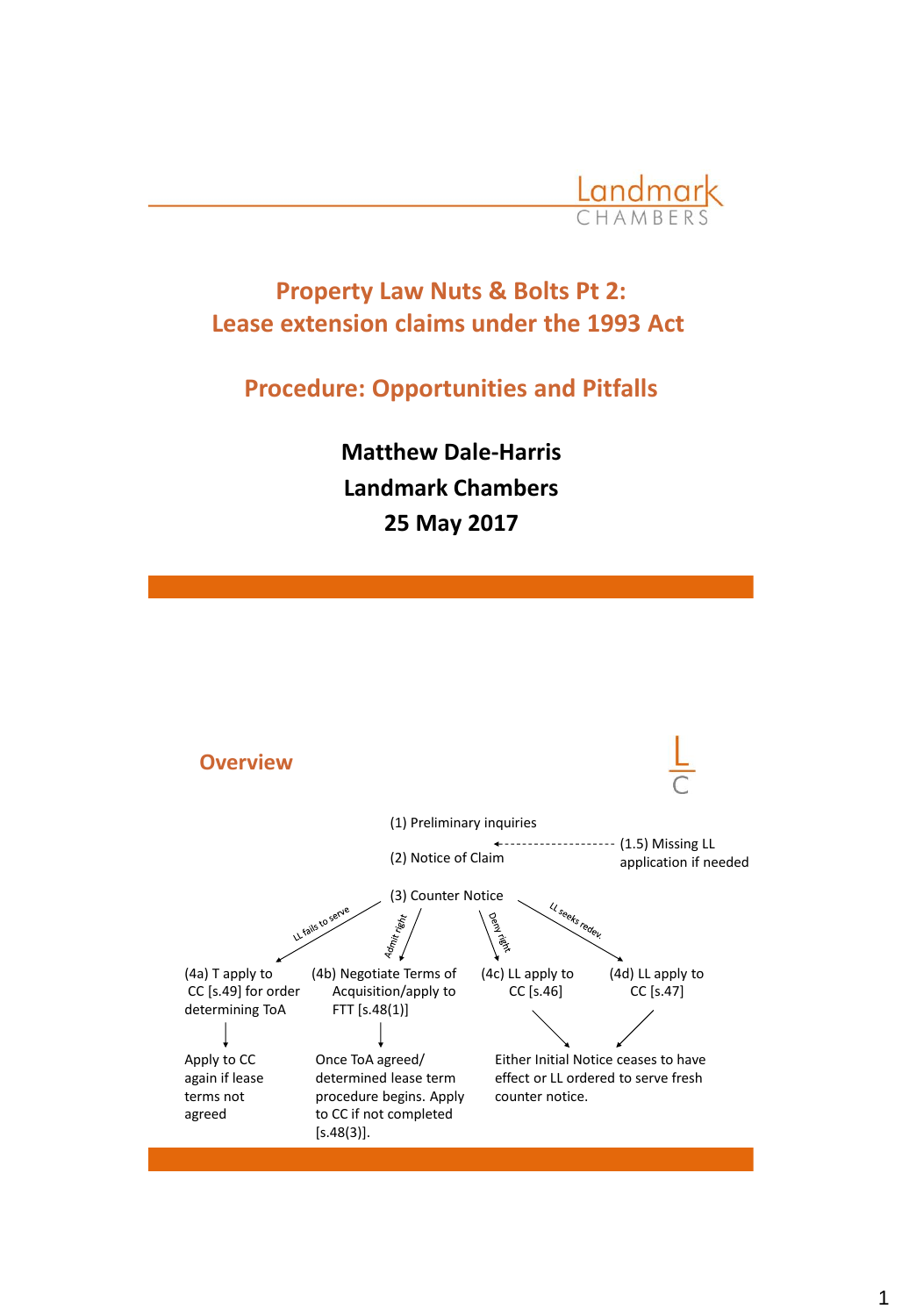## **(1) Preliminary inquiries (section 41)**

- The tenant may need to ascertain "competent landlord" before serving notice of claim.
- A notice under section 41 can be served on immediate landlord, or freeholder, or any other intermediate interest.

### **(1.5) Missing landlord applications (s.50)**

- The Act requires that the competent landlord be served and the other landlords be given copies of the notice of claim. Under section 50:
	- If competent LL cannot be found, T may apply to CC for a vesting order.
	- If other LL's to whom notice must be given cannot be found, T can apply to CC for order dispensing with service.
- Will have to persuade the county court that no further "proper" steps are required. The tenant will need evidence of advertisements and that enquiries have been made – in practice this will normally be via agents.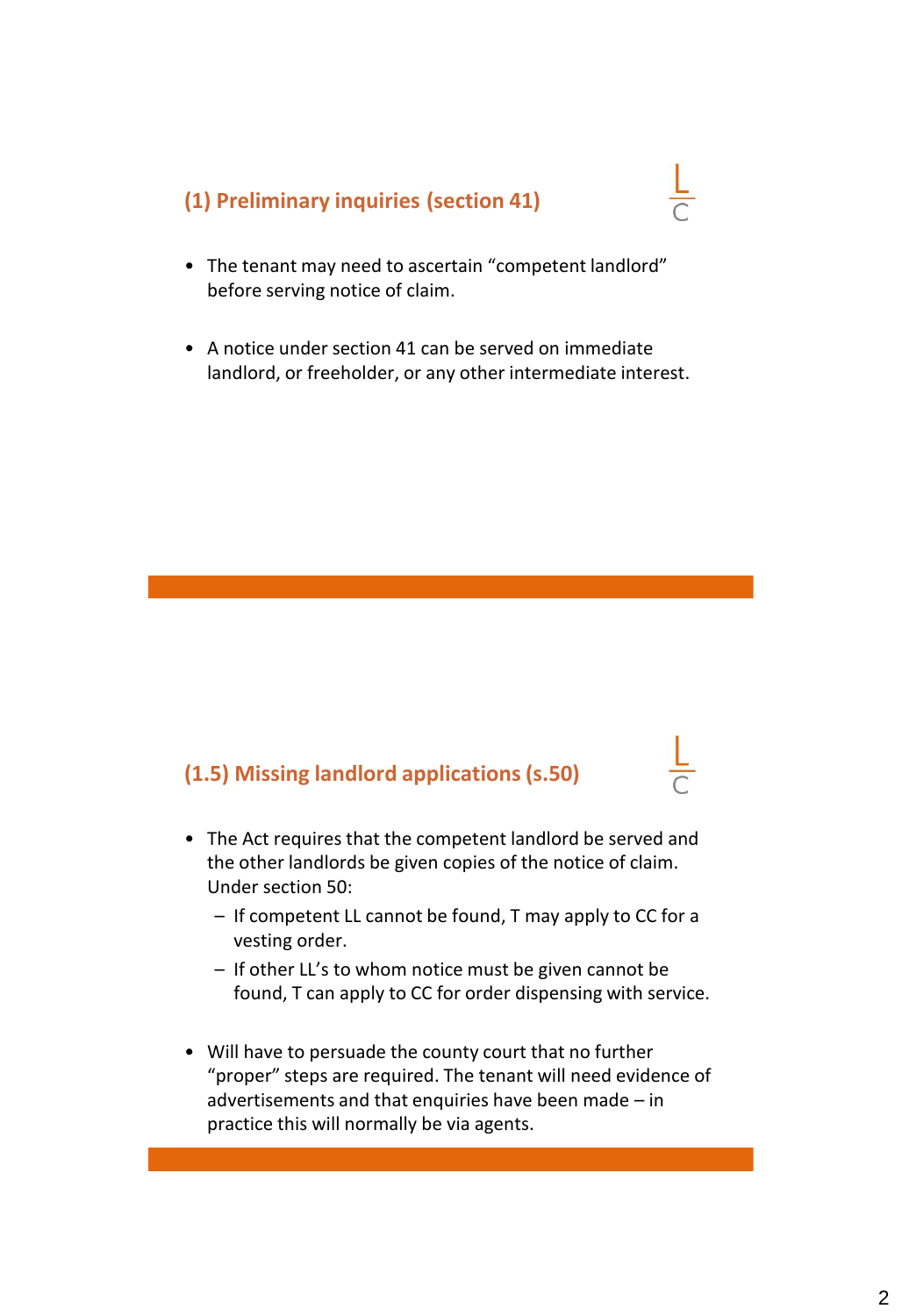## **(2) Notice of claim (section 42)**

- Requirements in s.42(3), Schedule 11 para 2,
	- Sufficient particulars to identify property to which claim extends
	- Sufficient particulars to identify original lease
	- Specify premium proposed to be paid (including for each intermediate interest
	- Specify terms which T proposes should be contained in any new lease
	- Whether copies of initial notice have been given to other LLs
	- Date by which counter notice should be given

#### **Section 42 Notices - validity**

- Questions of validity:
	- Inaccuracies in the s.42(3)(b) particulars (i.e. particulars of flat, lease) will not invalidate: schedule 12 para 9.
	- The proposal for premium must be a *"genuine opening offer as opposed to a nominal figure":* **Westbrook Dolphin Square** [2014] EWHC 2433**.** (NB caselaw not straightforward)
	- Notice must give at least two months to respond: **Free Grammar School of John Lyon** [1999] 3 EGLR 49.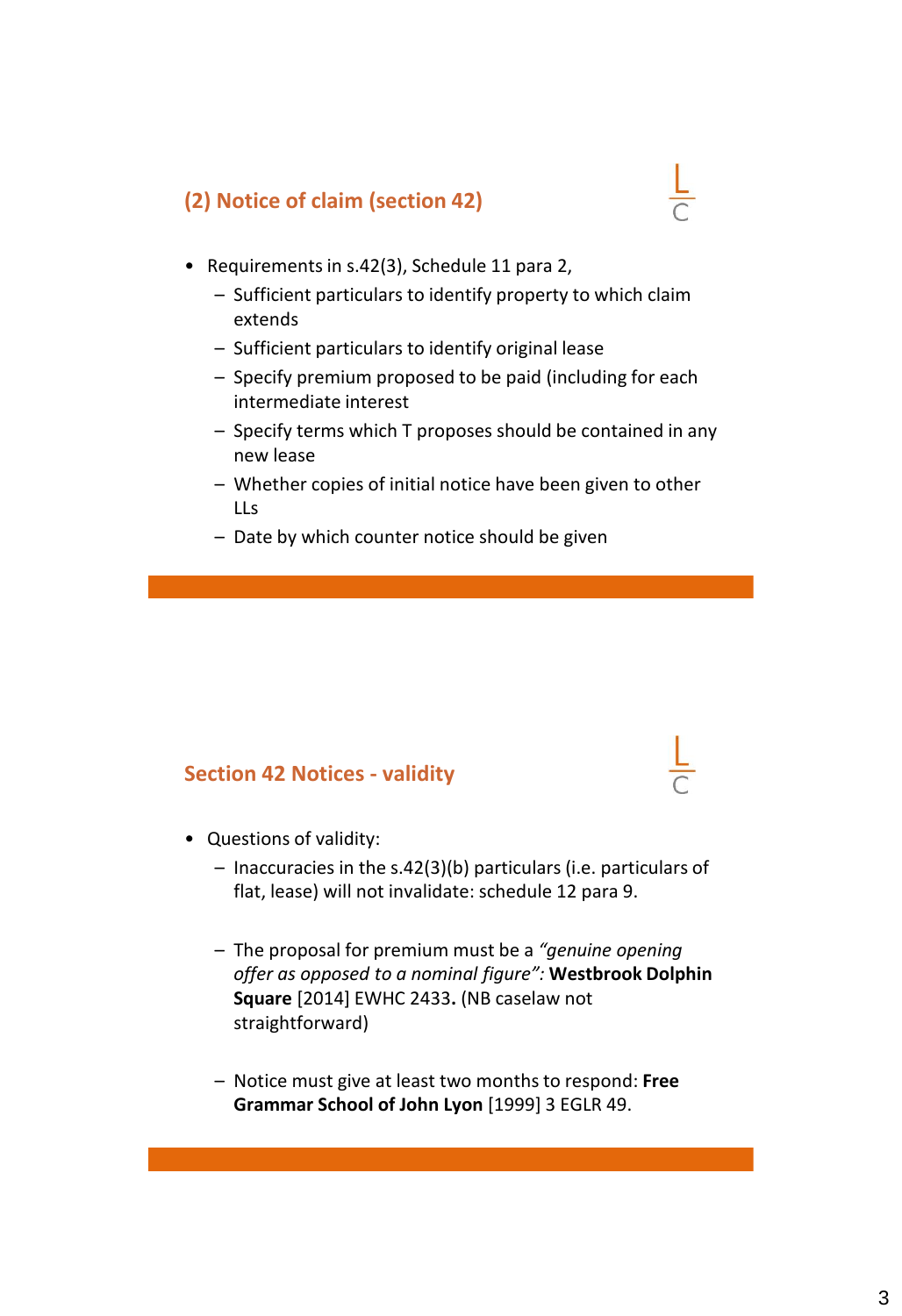#### **Section 42 Notices – validity (2)**

- 
- As to lease terms, the proposal below was held to be valid in **Bolton v Goodwin-Austen** [2014] EWCA Civ 27, but if T knows that modifications are necessary in order to make lease mortgageable this should be specified at outset:

*"The new lease's terms should contain such modifications and amendments as the Landlord is entitled to under and/or as may be necessary to give effect to the requirements of Chapter II of Part I of the Act and without prejudice to the generality of the above such further reasonable modifications to be agreed."*

#### **Registration and assignment**

- Other key practice points:
	- Critical to register notice. See **Regent Wealth Ltd v Wiggins** [2014] EWCA Civ 1078.
	- No fresh notice may be given so long as notice continues in force
	- Where T wishes to assign, care must be taken to ensure that the notice is assigned simultaneously with the legal transfer of the original lease, i.e assignment effective on registration.
	- If solicitor signs notice make sure that you can evidence authority to do so.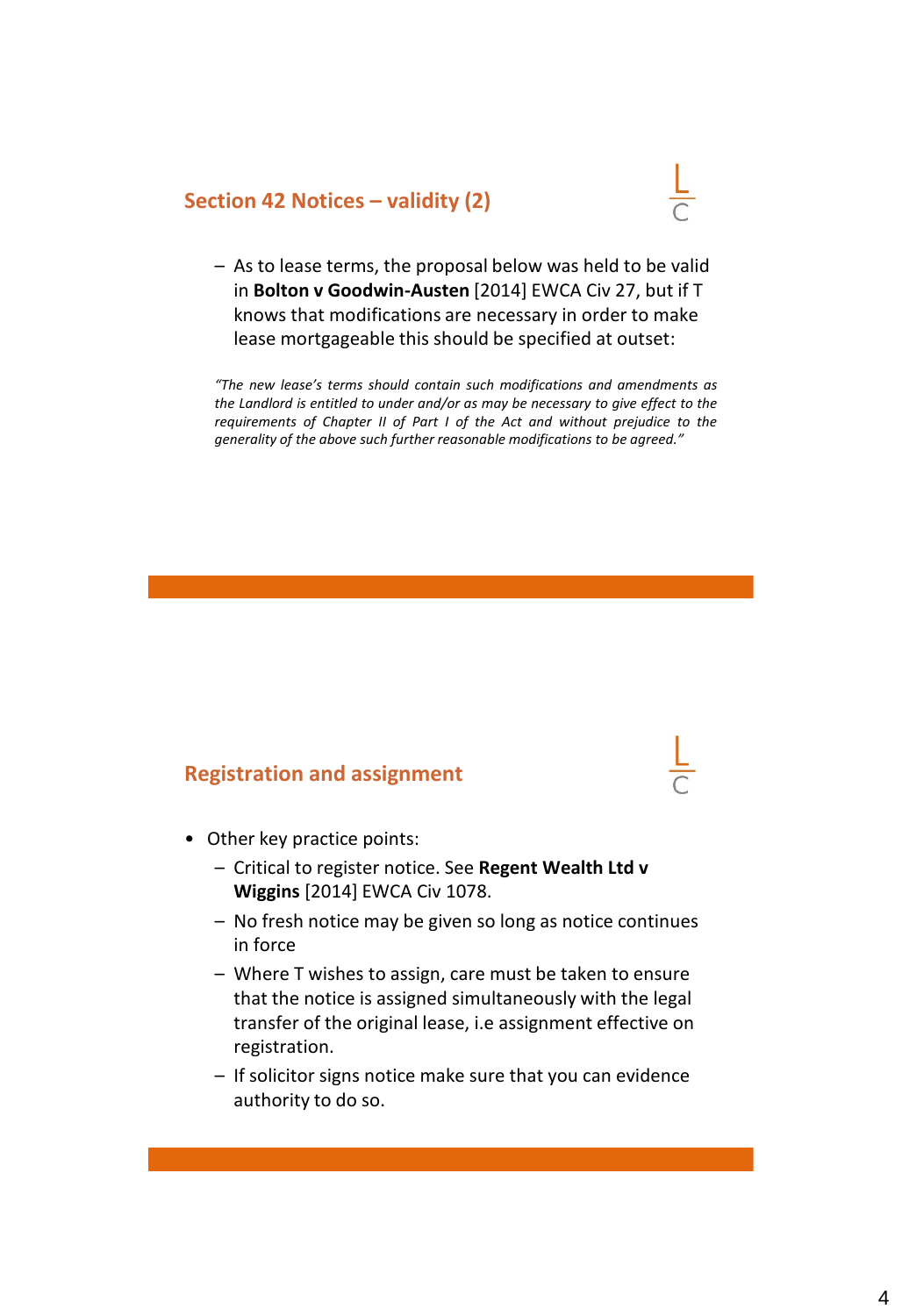## **(3) Counter Notice (section 45)**

- The competent LL must respond with a counter notice which either:
	- Admits right to claim; states which of T's proposals are accepted; and makes any counter proposals.
	- Denies right to claim; or
	- Admits right to claim, but states that LL intends to redevelop.
- Other requirements
	- The counter notice must specify LL's address for service of further notices

### **Should LL challenge the initial notice?**

- Tips for LL
	- Is it worth challenging claim? Generally no point unless
		- There has been an assignment so purchaser would have to wait 2 years
		- Counter notice is challenged
	- Do not waive defect by demanding deposit
	- If LL wants to challenge notice of claim this occurs outside of the statutory procedure. It is not a claim under s.46. Will therefore need to serve a counter notice without prejudice to validity of the notice.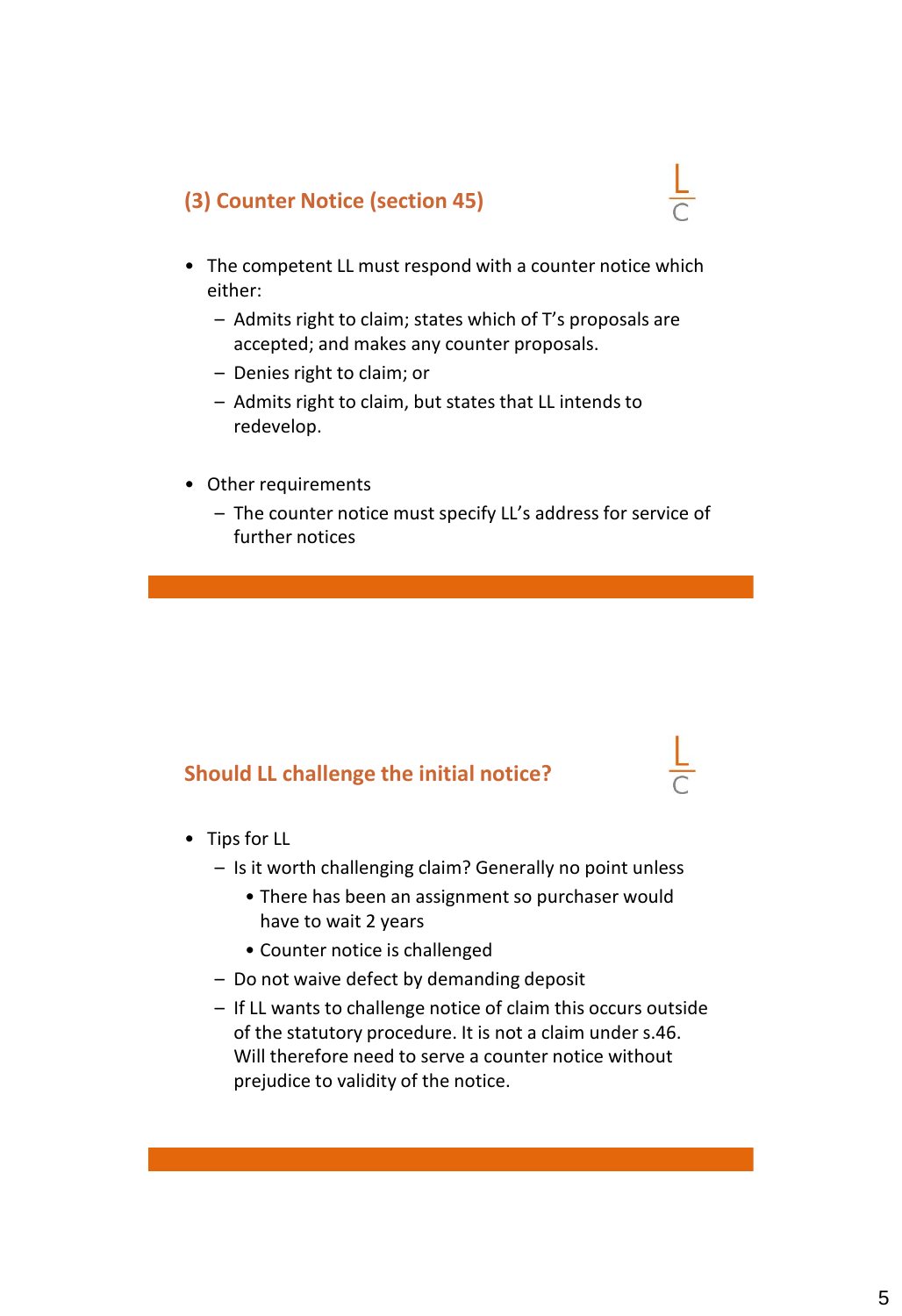## **(4) Post notice procedure (sections 46-49)**



- No counter notice
	- Under s.49 T must apply to CC within 6 months to determine terms of acquisition. No subsequent procedure for determining lease terms – Hague advises re apply to CC.
- Counter notice admitting right to bring a claim
	- Attempt to negotiate with other side; LL may ask for deposit of 10% of T's proposed premium;
	- Under s.48 either party may apply to FTT if terms not agreed after 2 months, within 6 months.

#### **Post notice procedure (2)**

- Counter notice not admitting right to bring a claim
	- Under s.46, LL must apply to CC within 2 months; if not made in time then as if no CN served at all.
- Counter notice seeking redevelopment
	- Under s.47, LL must apply to CC within 2 months; if not made in time then LL has a further 2 months to serve a further CN.
	- If LL has also denied right to bring claim then this must be determined first.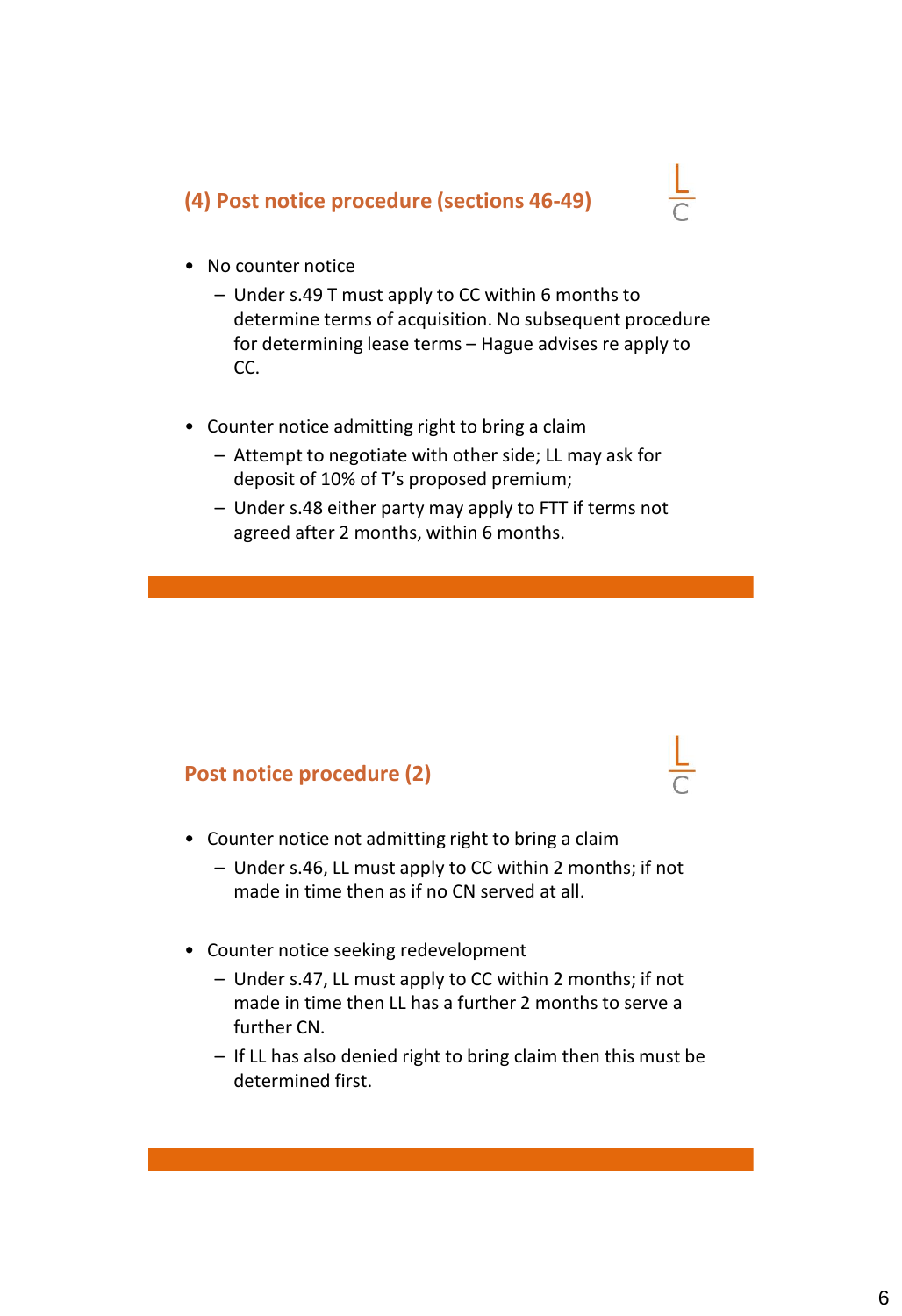# **Procedure after terms agreed or determined**

- Terms of acquisition must be either
	- Agreed or
	- Finally determined (and time for appeal expired)
- Timetable for lease preparation (1993 Regulations)
	- Deemed agreement if time limits missed
- Application to court essential if no lease 4 months after terms agreed or determined

## **Termination and suspension (sections 52-54)**

- Under s.52, T may withdrawal claim at any time before the new lease is entered into, but will be liable for s.60 costs.
- A failure to comply with the time limit in s.48(2) will bring about a deemed withdrawal, as will a failure to apply under s.48(3) within 2 months of the terms of acquisition having been agreed.
- Under s.54 the notice of claim will be suspended if a collective enfranchisement claim is brought in relation to the same premises.